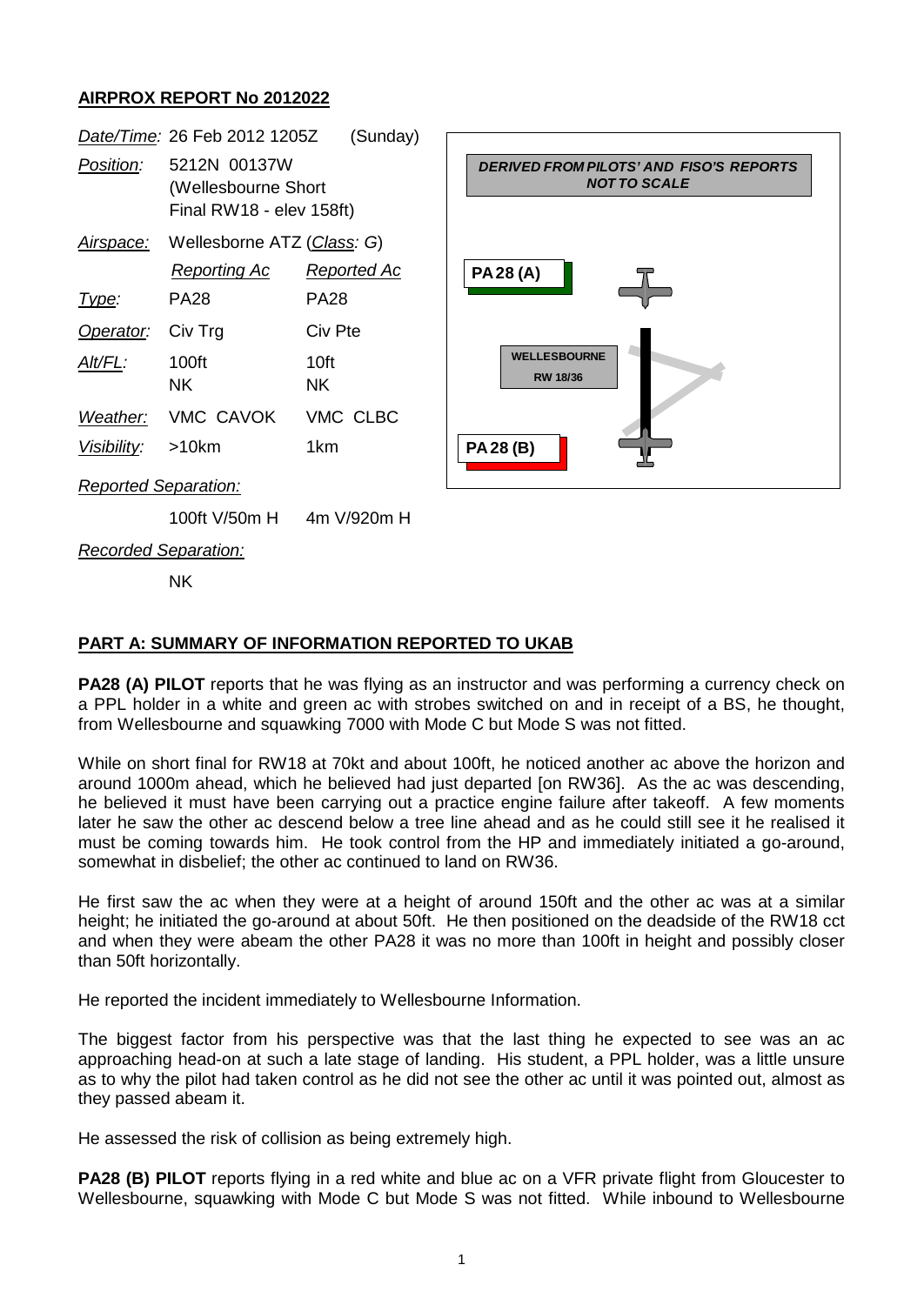heading 360° at 65 kt, he was not able to contact them on 124.025, which he later learnt was because you need to pull the radio control out in order to get the 02. He inadvertently called on frequency 124.05 [he thought see ATSI report] believing it to be Wellesbourne Information but the agency replied "Contact East Midlands Radar". He asked why he was being asked to do this when he was positive of his location but there was no response to any further requests from him although he could hear the controller referring other ac to the same East Midlands frequency.

Having failed to establish contact with Wellesbourne he endeavoured to make his presence known by circling O/H at 2000ft while at the same time trying to discern the pattern direction. He circled for one minute, but during this time there were no departures or arrivals, so he concluded that they must have seen him and held ac on the ground and therefore he considered it fairly safe to land. As he approached touch-down, another ac appeared at the opposite end of the RW but it immediately aborted.

He landed in the shortest distance possible taking a quarter of the RW and vacated immediately at the first exit.

The Windsock indicated calm.

**ATSI** reports that an Airprox was reported by the pilot of PA28 (A) in the Wellesbourne Mountford ATZ (Class G airspace), which is a circle of radius 2nm centred on RW18/36 from the surface up to 2000ft above aerodrome level (159ft); he was approaching to land on RW18 when another PA28(B) was observed to land on RW36.

The reporting PA28, (A) was operating VFR, flying training circuits in the RH cct for RW18 at Wellesbourne Mountford and was in receipt of a FIS from Wellesbourne Mountford TWR on frequency 124.025 MHz. The reported PA28, (B) was operating on a VFR flight from Gloucester to Wellesbourne Mountford.

CAA ATSI had access to recordings of RTF from East Midlands TWR, area radar recordings, with written reports from the pilots of both Cherokees and the Wellesbourne Mountford FISO.

The UK Aeronautical Information Publication pages AD2-EGBW-1-1 to AD2-EGBW-1-5 (21 Oct 10) state that Wellesbourne Mountford is PPR, that the aerodrome is not available to ac unable to communicate by radio and that pilots are requested to contact Wellesbourne at least 10min before ETA Wellesbourne.

The Coventry METARs are provided for 1150 and 1220 UTC:

METAR EGBE 261150Z VRB03KT 9999 FEW016 10/06 Q1029= METAR EGBE 261220Z 23004KT 190V270 9999 SCT020 10/06 Q1028=

At 1150:00 East Midlands TWR received a very faint call from the pilot of the PA28(B) on frequency 124.0 MHz addressed to "Wellesbourne Information"; the controller gave a very clear station ident of 'East Midlands TWR' and requested the callsign of the ac. The pilot of the PA28 (B) passed his flight details to the controller and requested a handover to Wellesbourne. The East Midlands TWR controller instructed the PA28 (B) to contact East Midlands Radar. The instruction was readback and no further calls were received from the pilot of the PA28 (B) by TWR. No calls were received by East Midlands Radar from the pilot of the PA28 (B).

At 1200:13 radar recordings show the PA28 (B) 2.1nm SW of Wellesbourne Mountford and two other ac making approaches to the airfield, one on final and one downwind for RW18.

Radar recordings show the PA28 (B) make an overhead join at Wellesbourne Mountford while one ac is on final approach to land and another ac getting airborne from RW18. PA28 (B) subsequently made an approach to RW36 and landed.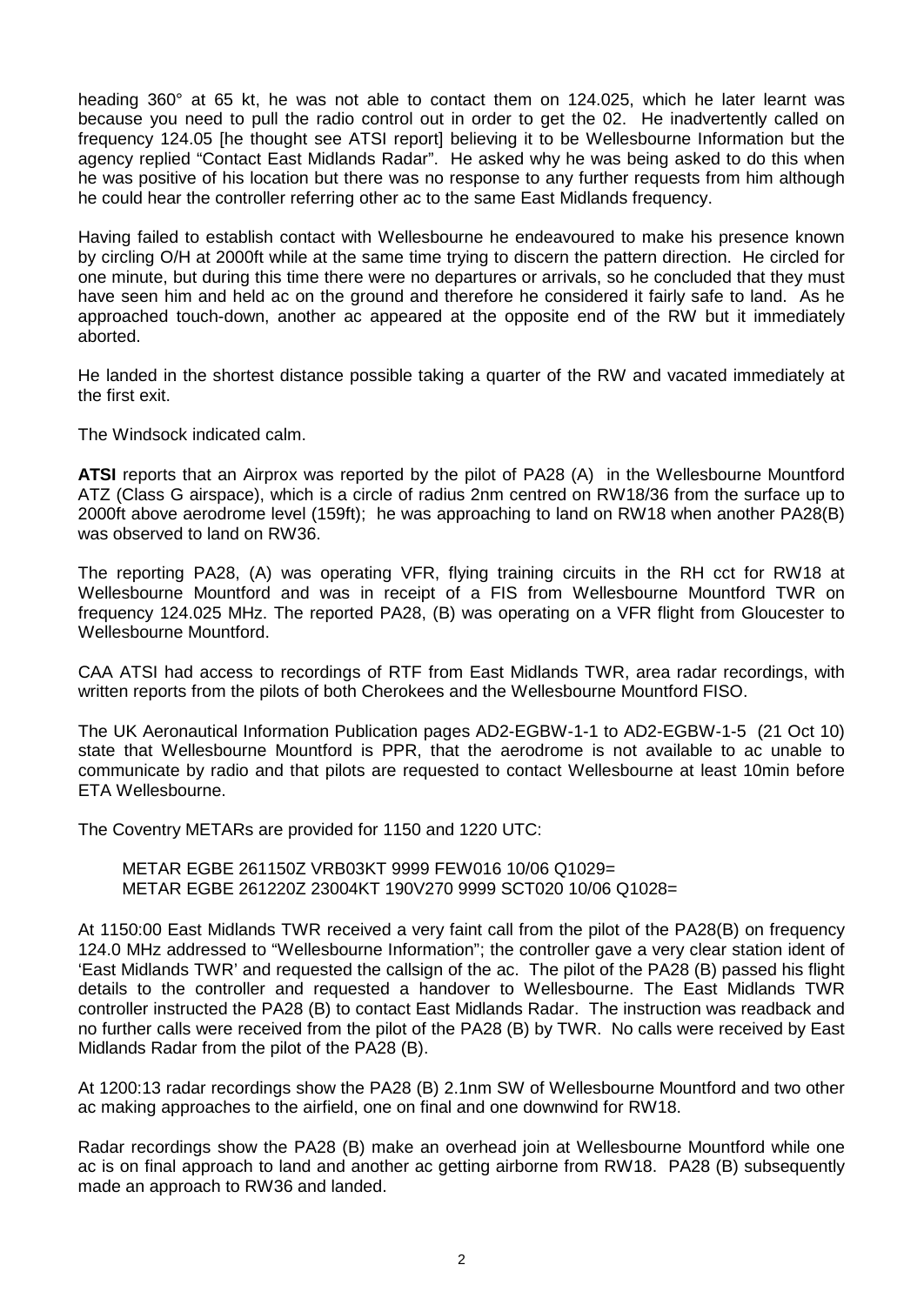The report from the pilot of the PA28 (A) states that he saw PA28 (B) at approximately 150ft while on short final for RW18 and he initiated a go-around at approximately 50ft.

The report from the FISO at Wellesbourne Mountford states that the PA28 (A) was about to touch down when the PA28 (B) landed on RW 36. The FISO was unaware of the presence of the PA28 (B) prior to it landing as no radio contact had been made.

The report from the pilot of PA28 (B) states that he could not select the frequency 124.025 MHz due to being unable to operate the radio correctly. The pilot contacted frequency 124.0 MHz (East Midlands TWR) believing it to be Wellesbourne Information. When the pilot called on 124.0 MHz the controller clearly gave the station ident as "East Midlands TWR". When the pilot was instructed to contact East Midlands Radar he readback both the instruction and the frequency correctly. The pilot's report states that he queried the instruction to contact East Midlands radar as he "was positive of his location", but received no response; however, no further calls were received either by East Midlands TWR or East Midlands Radar from the pilot of PA28 (B). Having failed to establish contact with Wellesbourne he circled overhead at 2000ft to make his presence known and to observe the traffic pattern. The pilot's report states that there were no arrivals or departures during that time so he made the decision to land. As the pilot of PA28 (B) approached touchdown he observed another ac at the opposite end of the RW which immediately aborted the approach.

Both ac were operating VFR in class G airspace. CAP 774, Chapter 1, Paragraph 2 states:

'Within Class F and G airspace, regardless of the service being provided, pilots are ultimately responsible for collision avoidance and terrain clearance, and they should consider service provision to be constrained by the unpredictable nature of this environment. The Class F and G airspace environment is typified by the following:

It is not mandatory for a pilot to be in receipt of an ATS; this generates an unknown traffic environment;

Controller/FISO workload cannot be predicted;

Pilots may make sudden manoeuvres, even when in receipt of an ATS.'

The pilot of PA28 (B) attempted to contact Wellesbourne at 1150, approximately 10min before arriving in the overhead but due to being unable to operate the radio correctly, contacted East Midlands TWR. It is unclear why the pilot believed that Wellesbourne Information would be available on 124.050 MHz when he was unable to select the correct frequency of 124.025 MHz. It is unfortunate, that being aware that he was unable to select the correct frequency to contact Wellesbourne, the pilot did not seek assistance from the station he had established contact with, East Midlands TWR. The pilot continued to Wellesbourne Mountford and orbited overhead in order to make his presence known; however, this was unsuccessful as the FISO and the ac in the RH cct were unaware of the PA28 (B)'s presence until it landed. The pilot of PA28 (B) states in his report that whilst he was orbiting overhead Wellesbourne there were no arrivals or departures but radar recordings show one ac departing and one landing during the time PA28 (B) was overhead the airfield.

The pilot of PA28 (B) did not make contact with Wellesbourne Mountford and landed against the established traffic pattern.

The FISO at Wellesbourne Mountford was unaware of the presence of PA28 (B) and was therefore unable to provide assistance in the form of TI.